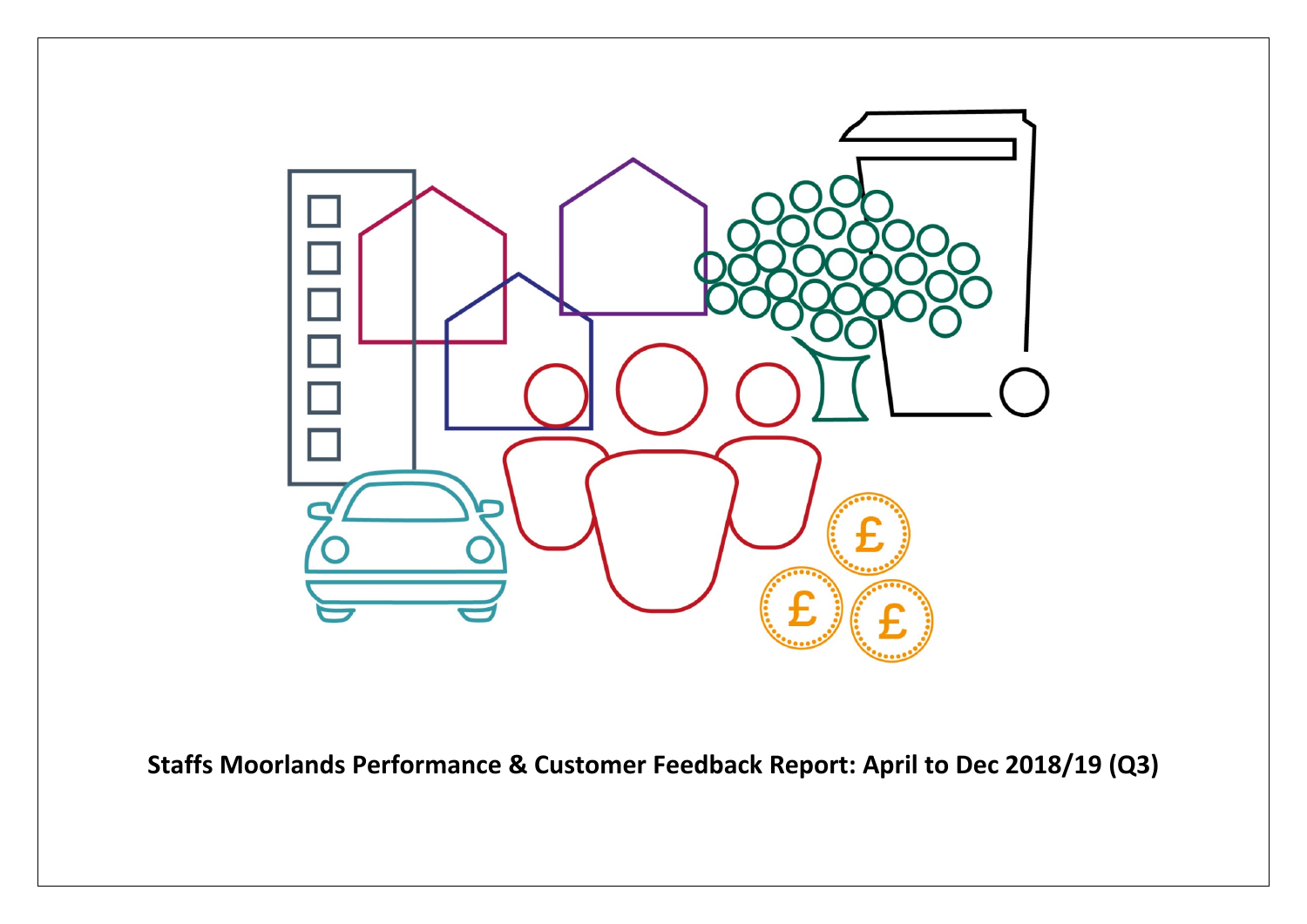## **Staffordshire Moorlands Q3 Summary**

The following report provides Councillors with an overview of performance at Staffs Moorlands for the period April to December 2018 in relation to the Council's corporate plan priorities and the associated performance targets and projects. The report also provides an overview of the results from the Council's customer feedback system in terms of how we handle and learn from complaints and the level of comments and compliments.

#### **Performance Overview**

There are 113 'monthly', 'quarterly', and 'annual only' reported performance measures at Staffs Moorlands - four more than last year. The chart below shows the results for quarter three against 36 indicators and shows a 6% improvement on Q2. The actions being taken to address the 'off track' measures are detailed at the end of this report.

The report also provides an update on the progress of key projects that contribute to the priority actions outlined in the revised 2018-2019 Corporate Plan. The table below right explains the colour coding used to describe the current status of these projects / actions.





#### **Customer Feedback Overview**

At the close of Quarter Three, 70 Stage 1 complaints had been received, which is a significant reduction on last year. Repeat complaints stand at only 1% and performance in handing complaints in 10 days is ahead of the increased target.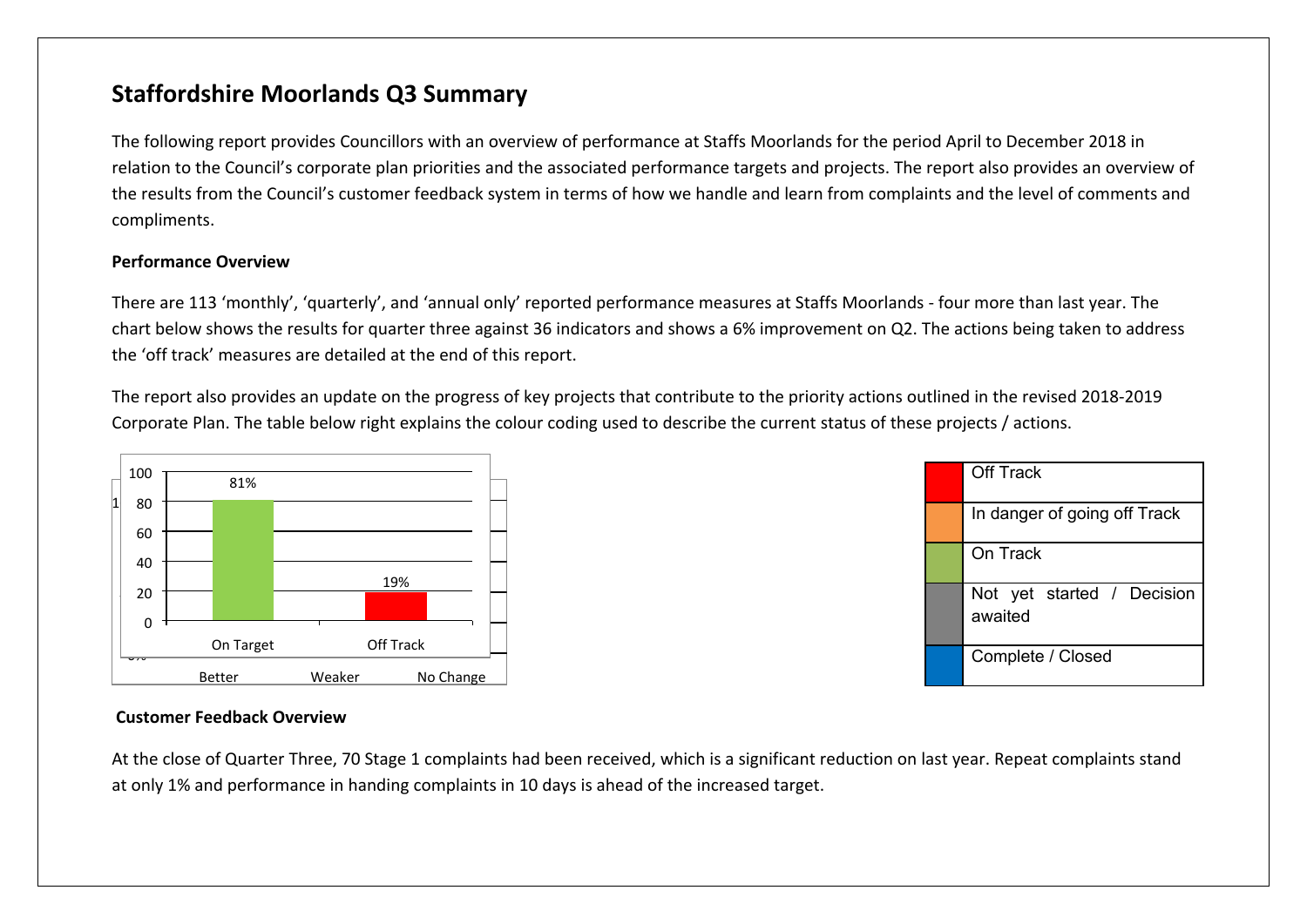## *Aim 1: Help create a safer and healthier environment for our communities to live and work*





The high proportion of 'off track' measures under Aim One relate to three PIs: Benefits claims and change of circumstance processing, and households in temporary accommodation – albeit by only one case. Processing times are improving but with the introduction of Universal Credit there has been a reduction in the number of new claims which is affecting our ability to significantly reduce the average annual processing times.

The homelessness PI has now been reviewed to ensure it is meaningful and now measures the percentage of cases resolved without progressing to a full homeless case. This measure has now replaced the previous measure of the percentage of cases prevented under the homelessness reduction act.

#### Celebrating Success:

- $\checkmark$  Level of external funding awarded for sport and physical activity
- Homeless cases resolved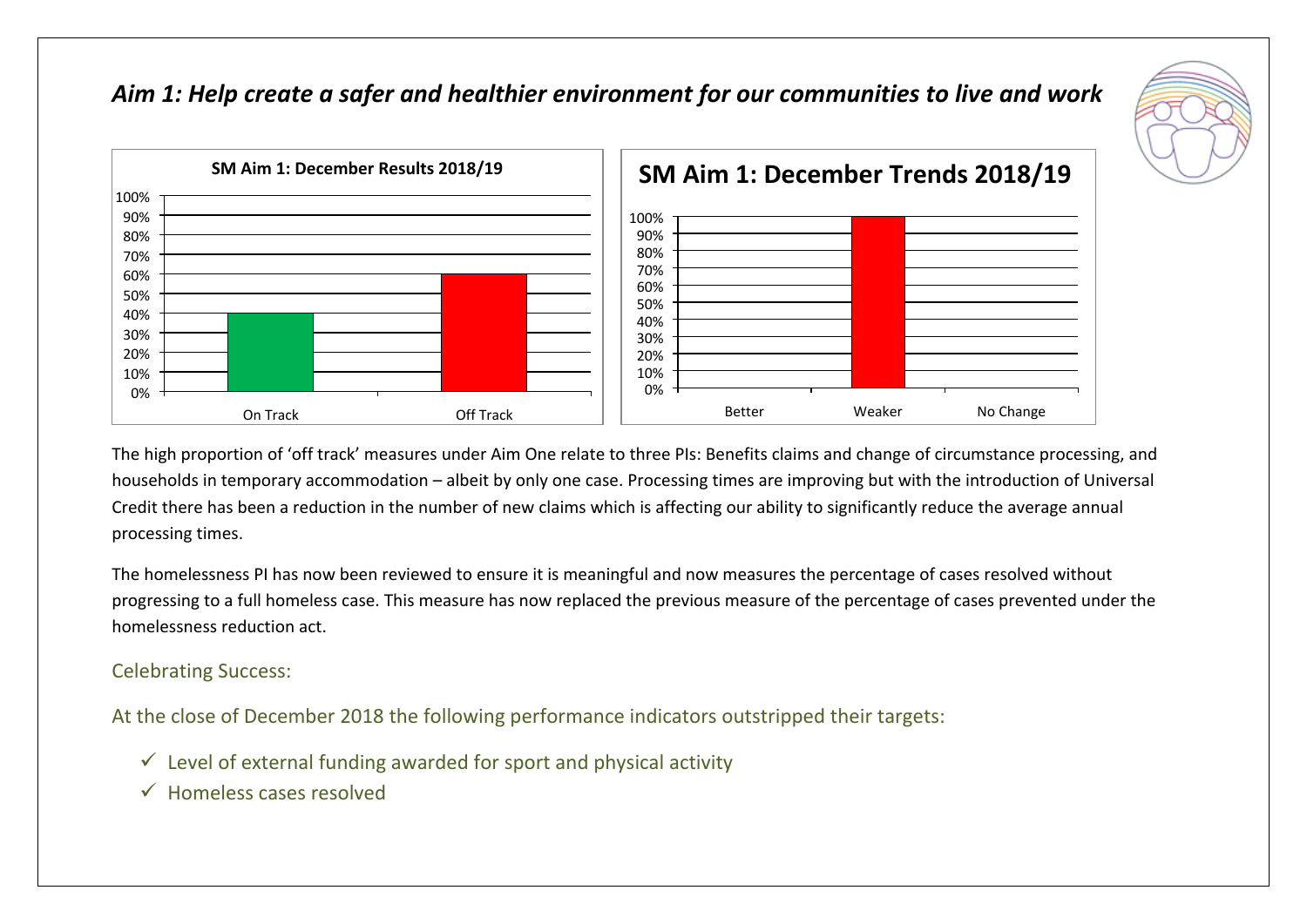# **Corporate Priority Actions – Progress Highlights**

| <b>Priority Action</b>                                                                                                                                                                                                               | <b>Status</b> | <b>Commentary – December</b>                                                                                                                                                                                                                                                                                                                                                                                                                                                                                                                                                                                                                                                                                                                                                                                                                                            |
|--------------------------------------------------------------------------------------------------------------------------------------------------------------------------------------------------------------------------------------|---------------|-------------------------------------------------------------------------------------------------------------------------------------------------------------------------------------------------------------------------------------------------------------------------------------------------------------------------------------------------------------------------------------------------------------------------------------------------------------------------------------------------------------------------------------------------------------------------------------------------------------------------------------------------------------------------------------------------------------------------------------------------------------------------------------------------------------------------------------------------------------------------|
| Help to ensure, through the scrutiny work programme, that<br>partner service provision, particularly health provision for<br>the elderly, is effective                                                                               |               | The Health O&S Panel met on the 12th September 2018 at which<br>a representative from the Midlands Partnership NHS Foundation<br>Trust was in attendance to explain to the Panel the recent<br>changes to diabetic eye screening.<br>Members also received a presentation from the North<br>Staffordshire Combined Healthcare NHS Trust regarding support<br>for children with eating disorders.<br>The panel discussed the current situation with Leek Moorlands<br>Hospital and decided that a working group should be established<br>to look into dementia care.<br>At the request of members, two additional items were added to<br>the work programme: to invite Changes (a mental health charity)<br>to a meeting and the Midlands Partnership NHS Foundation<br>Trust in relation to social care.<br>The next meeting will be held on 13 <sup>th</sup> February. |
| Undertake detailed process benchmarking with high<br>performing / low cost councils with a view to identifying<br>value for money improvements for Housing Benefit<br>processing                                                     |               | New benchmarking packs issued 20th July identifying low<br>cost/high performing authorities for investigation by Manager.                                                                                                                                                                                                                                                                                                                                                                                                                                                                                                                                                                                                                                                                                                                                               |
| Ensure the Council is compliant with the requirements of the<br>new Homelessness Reduction Act                                                                                                                                       |               | Activities are on track as identified in the Action Plan. The<br>temporary accommodation initiative for Staffordshire<br>Moorlands has been approved by members and work will now<br>progress with this.                                                                                                                                                                                                                                                                                                                                                                                                                                                                                                                                                                                                                                                                |
| Implement the Council's new sport and physical activity<br>strategy and carry out research into nil cost facility provision<br>being achieved by other councils; in order to achieve<br>improved health and value for money outcomes |               | Staffordshire Moorlands: A progress report on the delivery of<br>the Council's Strategy for Physical Activity and Sport was<br>presented to members of the Council's Service Delivery O&S<br>committee on the 26th September. Members noted and<br>approved the progress being made with the delivery of the<br>strategy. An assessment and report on the operation and future<br>provision of the Council's leisure facilities was completed by<br>specialist consultants FMG in and this has been presented to                                                                                                                                                                                                                                                                                                                                                        |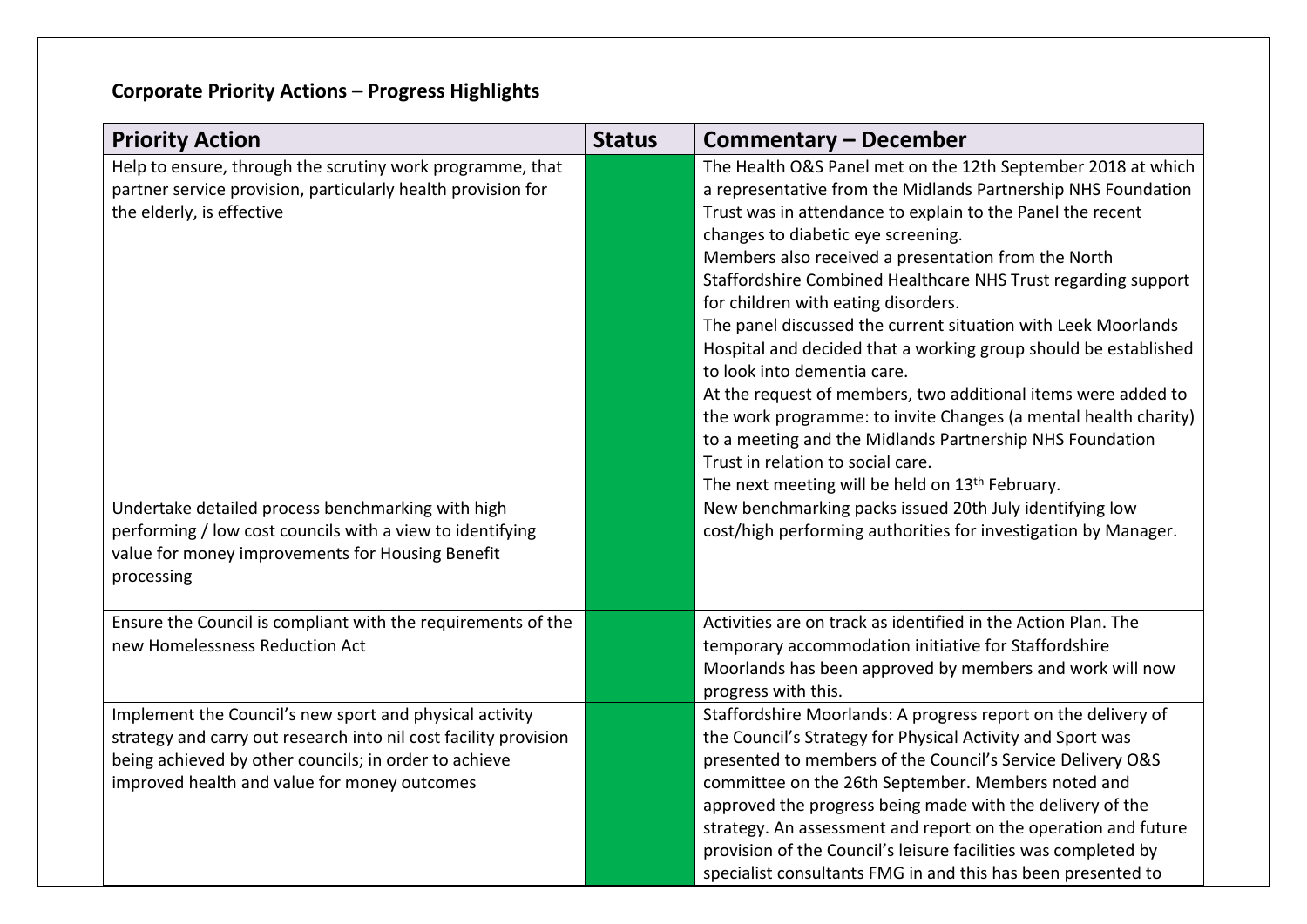| <b>Priority Action</b>                                                                                                  | <b>Status</b> | <b>Commentary – December</b>                                                                                                                                                                                                                                                                                                                                                                                                                                |
|-------------------------------------------------------------------------------------------------------------------------|---------------|-------------------------------------------------------------------------------------------------------------------------------------------------------------------------------------------------------------------------------------------------------------------------------------------------------------------------------------------------------------------------------------------------------------------------------------------------------------|
|                                                                                                                         |               | AMT. Part of this report included benchmarking and analysis of<br>performance of public leisure facilities with other comparable<br>local authorities. This work and information will inform the<br>Council's decisions on future leisure provision. The contract<br>extension report for Staffordshire Moorlands was presented to<br>Cabinet in December, the next steps will be to finalise the legal<br>documentation supporting the contract extension. |
| Complete the review of the CCTV system and implement the<br>agreed recommendations                                      |               | A report was considered at the Community Overview & Scrutiny<br>Panel in January and the approach by Cabinet at its February<br>meeting. New arrangements for monitoring will commence from<br>May 2019.                                                                                                                                                                                                                                                    |
| Develop a strategy for further development of affordable<br>and specialist housing                                      |               | Continuing to review options for the future of Ascent.                                                                                                                                                                                                                                                                                                                                                                                                      |
| Work with Staffordshire County Council and other partners<br>to ensure an effective partnership with central government |               | Links to strategic partnerships project above.                                                                                                                                                                                                                                                                                                                                                                                                              |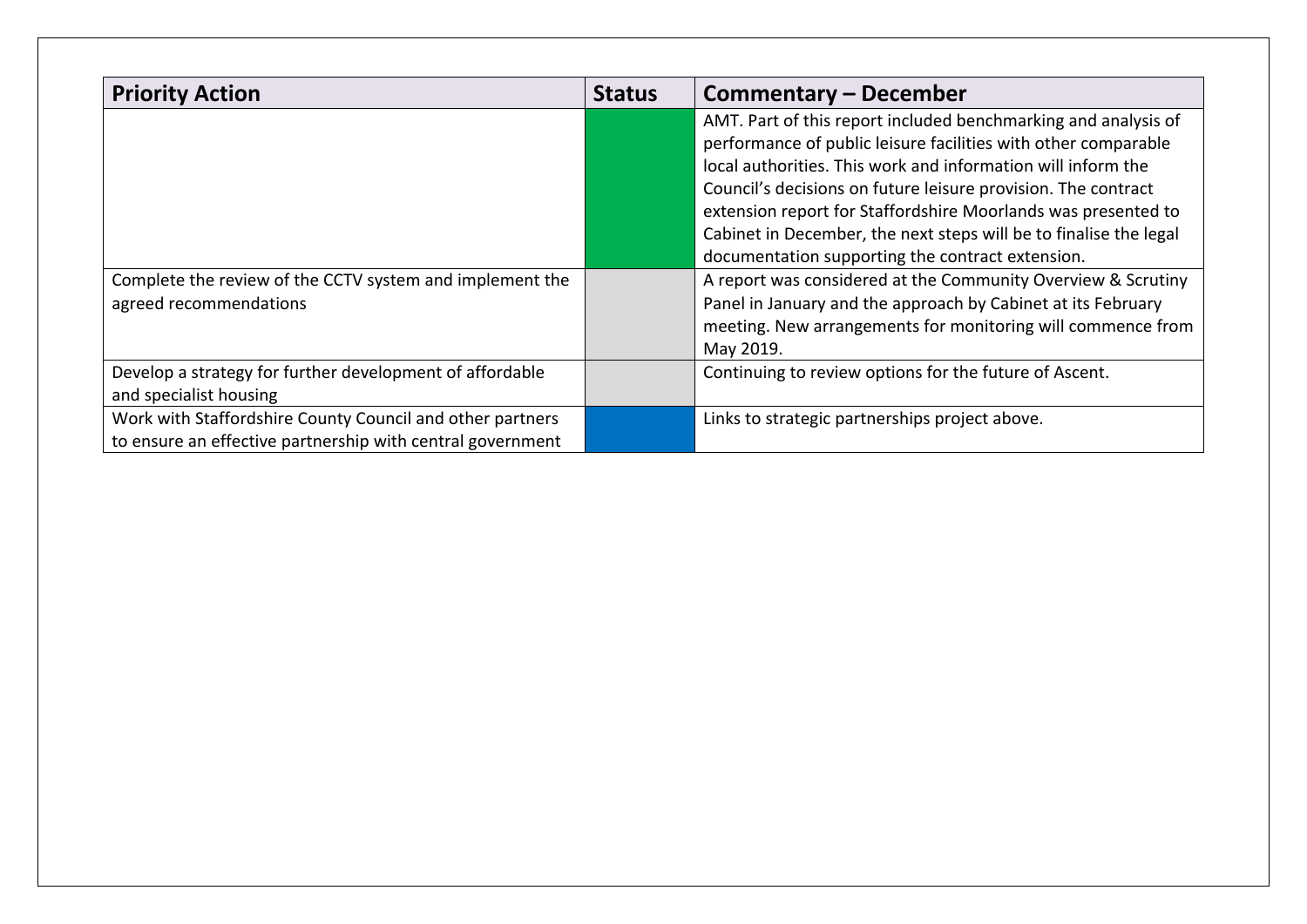

Aim two is performing strongly with the vast majority of measures on track and over half performing better than last year. The only 'off track' measures relates to invoice processing and procurement activity on the forward plan.

### Celebrating Success:

- $\checkmark$  FOI requests
- $\checkmark$  Channel shift and social media followers
- $\checkmark$  Repeat complaints and complaint handling
- $\checkmark$  IT systems and network availability
- $\checkmark$  Sickness absence levels
- $\checkmark$  Internal audit recommendations implemented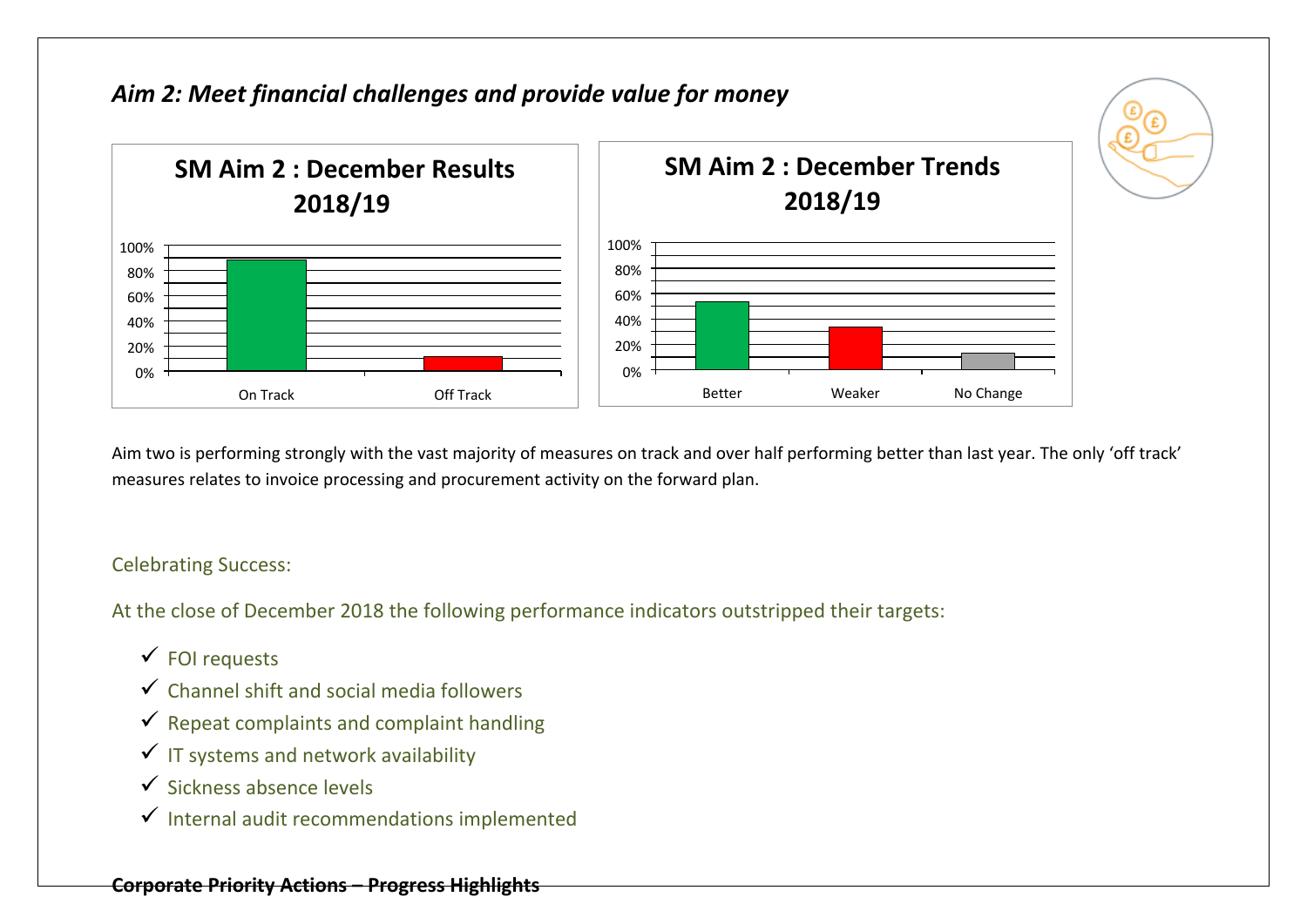| <b>Priority Action</b>                                                                                                                                                                                | <b>Status</b> | <b>Commentary - December</b>                                                                                                                                                                                                                                                                                                                                                                                                                                                                                                                                                                                                                                                                                                                                                    |
|-------------------------------------------------------------------------------------------------------------------------------------------------------------------------------------------------------|---------------|---------------------------------------------------------------------------------------------------------------------------------------------------------------------------------------------------------------------------------------------------------------------------------------------------------------------------------------------------------------------------------------------------------------------------------------------------------------------------------------------------------------------------------------------------------------------------------------------------------------------------------------------------------------------------------------------------------------------------------------------------------------------------------|
| Deliver the Channel Shift Programme                                                                                                                                                                   |               | The digital portal is on track. CGI are now working on the digital strategy which will<br>be presented to the Board. This will inform the Channel Shift programme for 2019<br>onwards.<br>E billing: a requirement specification has been sent to IEG4 for comment.<br>The phase 2 Full Business Case has been taken to channel shift board, funding/                                                                                                                                                                                                                                                                                                                                                                                                                           |
|                                                                                                                                                                                                       |               | budgeting requirements for the Collective system are required from finance before<br>progressing. PID has been provisionally approved, awaiting confirmation to move<br>forward.                                                                                                                                                                                                                                                                                                                                                                                                                                                                                                                                                                                                |
|                                                                                                                                                                                                       |               | A full Channel Shift Programme review is to take place in line with the Digital<br>Strategy. A workshop is to be arranged at the beginning of January. Northgate are<br>going to identify the requirements going forward.                                                                                                                                                                                                                                                                                                                                                                                                                                                                                                                                                       |
| Provide advice and support for residents<br>affected by the rollout of Universal Credit<br>across Staffordshire Moorlands in 2018 in<br>order to help ensure a smooth transition<br>to the new system |               | We are continuing to review and upskill staff to deal with complex cases as they<br>arise and are meeting with CAB to agree the referral process and improve<br>partnership working. We are also visiting other organisations to look at best<br>practice and move forwards positively.                                                                                                                                                                                                                                                                                                                                                                                                                                                                                         |
| Continue to embed good information<br>management practices through the<br><b>ASSURED framework</b>                                                                                                    |               | The Assured framework is regularly publicised via 'Keeping You Informed' and staff<br>are encouraged to report data breaches. The GDPR action plan is on track, progress<br>is monitored through the Information Governance Group.<br>A number of training sessions have taken place to help key staff comply with GDPR,<br>with further sessions planned for staff requiring in depth training and online<br>training for all other staff.<br>Information Asset Registers are progressing across service areas and Protective<br>Marking briefing sessions are taking place with teams as required.<br>Our approach to Data Protection Impact Assessments has been reviewed following<br>training and will be integrated into procurement and project management<br>processes. |
| Develop and implement a plan to identify<br>new and innovative ways of generating<br>income                                                                                                           |               | All income generation challenge meetings have been completed and a target has<br>been included as part of the new efficiency and rationalisation strategy 2017/18 -<br>20/21.<br><b>Commercial properties</b> - Industrial Units refurbishment work completed and last<br>units due to be re-let. Agent engaged for lease renewals and rent reviews, 3 lettings                                                                                                                                                                                                                                                                                                                                                                                                                 |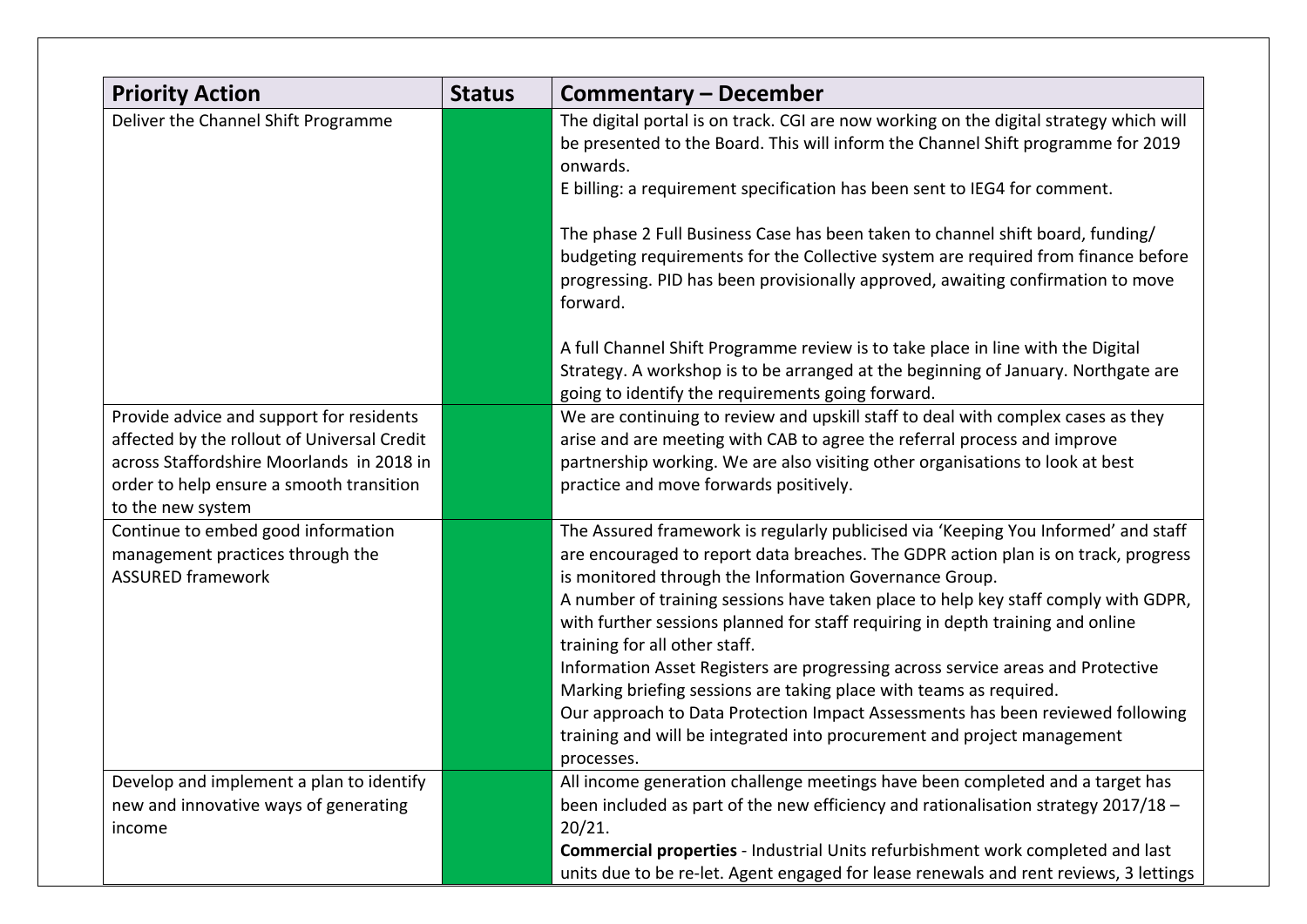| <b>Priority Action</b>                 | <b>Status</b> | Commentary – December                                                                |
|----------------------------------------|---------------|--------------------------------------------------------------------------------------|
|                                        |               | have now been completed. Commercial leases are being reviewed.                       |
|                                        |               | Fees and charges - Next review for 2019/20 budget setting/MTFP. Cash-up against      |
|                                        |               | efficiency target to be undertaken during 2018/19.                                   |
|                                        |               | Advertising/Sponsorship - Community Partners Ltd have confirmed that the start       |
|                                        |               | date for the project consultancy piece is Tuesday 20th November.                     |
|                                        |               | Affordable Housing - Continuing to review options for the future of Ascent.          |
|                                        |               | <b>Empty Homes</b> - The working group meeting took place on 11th October and agreed |
|                                        |               | an approach for working with EPIC housing association to utilise Affordable Homes    |
|                                        |               | Programme funding to target empty properties in Staffordshire Moorlands.             |
|                                        |               | Coinciding with national empty homes week, press releases promoted the scheme        |
|                                        |               | and letters will initially target empty property owners in Biddulph East, Cheadle    |
|                                        |               | North East, Leek North and Leek East.                                                |
| Refresh and implement the Asset        |               | Facilities Management: An agreement to extend has been made with DCC until           |
| Management Plan, including a review of |               | 31/03/2019.                                                                          |
| public estate, and ensure adequate     |               | Corporate and other relevant policies have been fed through to CIPFA for the Asset   |
| facilities management arrangements are |               | Management Plan. Team members have met with CIPFA regarding the compliance           |
| in place                               |               | audit and we await the report.                                                       |
|                                        |               |                                                                                      |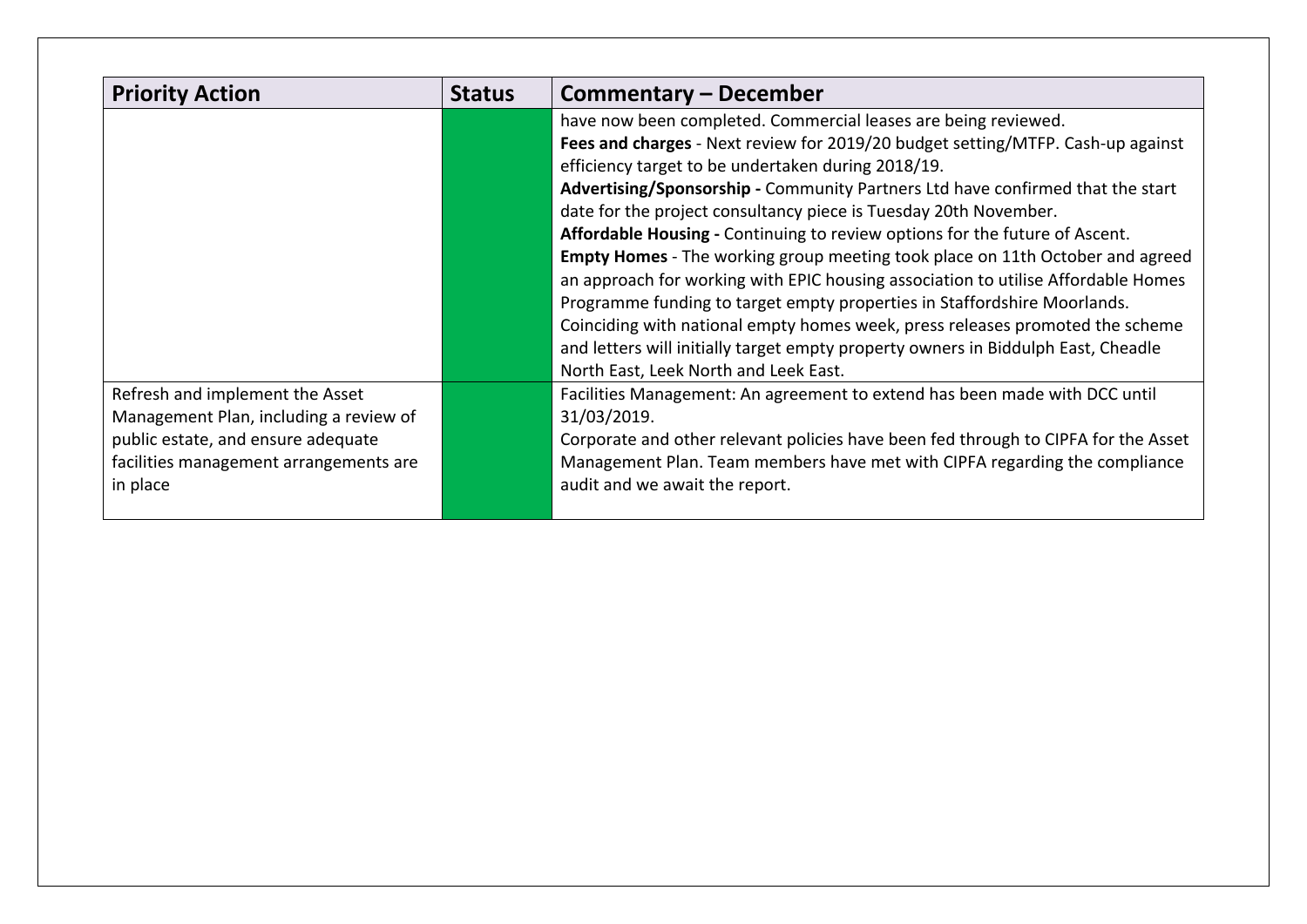*Aim 3: Help create a strong economy by supporting further regeneration of towns and villages* 



OPEN

The Council has all of its Planning targets on track as at the close of Quarter Three, including 100% of 'major' applications determined on time.

#### Celebrating Success:

- $\checkmark$  Major, Minor and other planning applications processed on time
- $\checkmark$  Major and minor developments allowed on appeal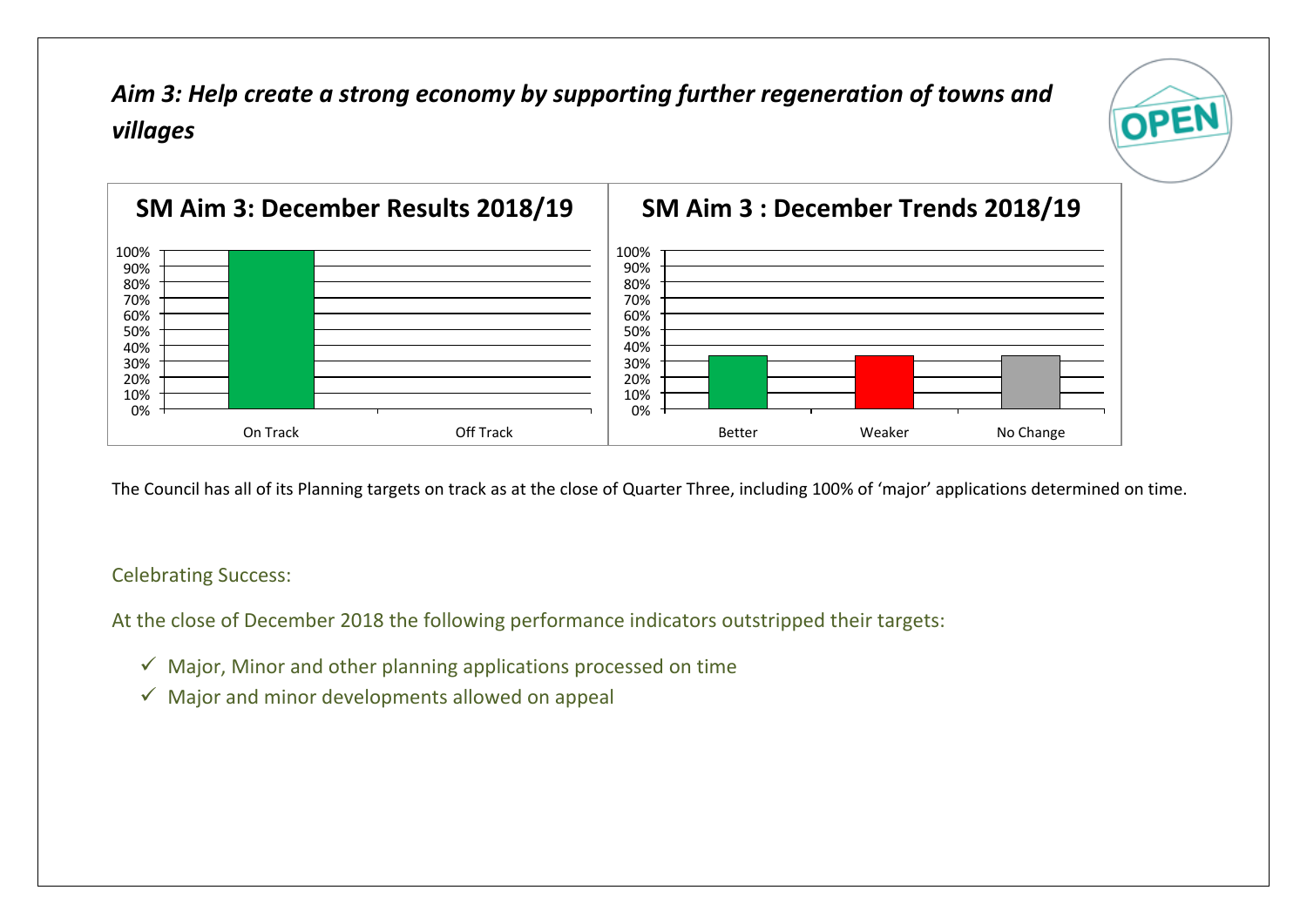# **Corporate Priority Actions – Progress Highlights**

| <b>Priority Action</b>                                                                                                                                                                   | <b>Status</b> | <b>Commentary - December</b>                                                                                                                                                                                                                                                                                                                                                                                                  |  |  |  |
|------------------------------------------------------------------------------------------------------------------------------------------------------------------------------------------|---------------|-------------------------------------------------------------------------------------------------------------------------------------------------------------------------------------------------------------------------------------------------------------------------------------------------------------------------------------------------------------------------------------------------------------------------------|--|--|--|
| Undertake detailed process benchmarking<br>with high performing / low cost councils<br>with a view to identifying value for money<br>improvements for Planning application<br>processing |               | New benchmarking packs issued 20th July for investigation by Manager who is<br>discussing the matter with the authorities that come out as low cost and high<br>performance.                                                                                                                                                                                                                                                  |  |  |  |
| Implement the town deal in Biddulph in<br>partnership with Biddulph Town Council                                                                                                         |               | The draft stage 1 report (assembly of baseline information) has been completed<br>and reviewed; a revised version was issued in November. The project started later<br>than anticipated due to a lack of tender returns via the HCA framework. Work<br>tendered for open procurement resulted in numerous bidders and a revised project<br>timescale has been agreed.                                                         |  |  |  |
| Support the development of Cornhill and<br>improved rail links                                                                                                                           |               | Discussions commenced regarding a potential joint venture between SMDC and the<br>landowner and developer of an adjacent site to deliver both Cornhill West (outline<br>pp) and Cornhill East (SMDC ownership). A meeting has been scheduled with<br>Homes England to explore additional support. The whole site Masterplan is now<br>complete. A bid has been submitted to LGF and the outcome is expected early in<br>2019. |  |  |  |
| Develop and implement plans to extend<br>the public market operations                                                                                                                    |               | In light of the additional works which have been requested and delays caused by<br>the roof light supplier, the revised work programme for the Butter Market is now<br>expected to be completed in February 2019.<br>The wider market improvement strategy is progressing well and Councillors<br>continue to be updated on a monthly basis.                                                                                  |  |  |  |
| Develop a master plan for the Leek Mill<br>Quarter                                                                                                                                       |               | The Leek Mill Quarter masterplan is not being commissioned at present as the sale<br>of the Social Services building and the new ownership of London Mill means that<br>the private sector will lead on this.                                                                                                                                                                                                                 |  |  |  |
| Support the development of the former<br>Churnet Works site in Leek                                                                                                                      |               | New industrial units on Sainsbury's site (Churnet works): LEP funding is agreed<br>towards the purchase cost. The external valuation report is now complete and will<br>be considered internally before a report is prepared.                                                                                                                                                                                                 |  |  |  |
| Submit the Draft Local Plan to the<br>Planning Inspector by the end of June<br>2018                                                                                                      |               | The hearing sessions are now complete. The adoption of the Local Plan in line with<br>the timetable depends on the Inspector's capacity to draw his conclusions on time<br>and whether he believes that further hearing sessions are required. The post<br>hearing advice is due within the next month and could constitute a slippage of<br>around a month. Timescales are also dependant on whether approval is required by |  |  |  |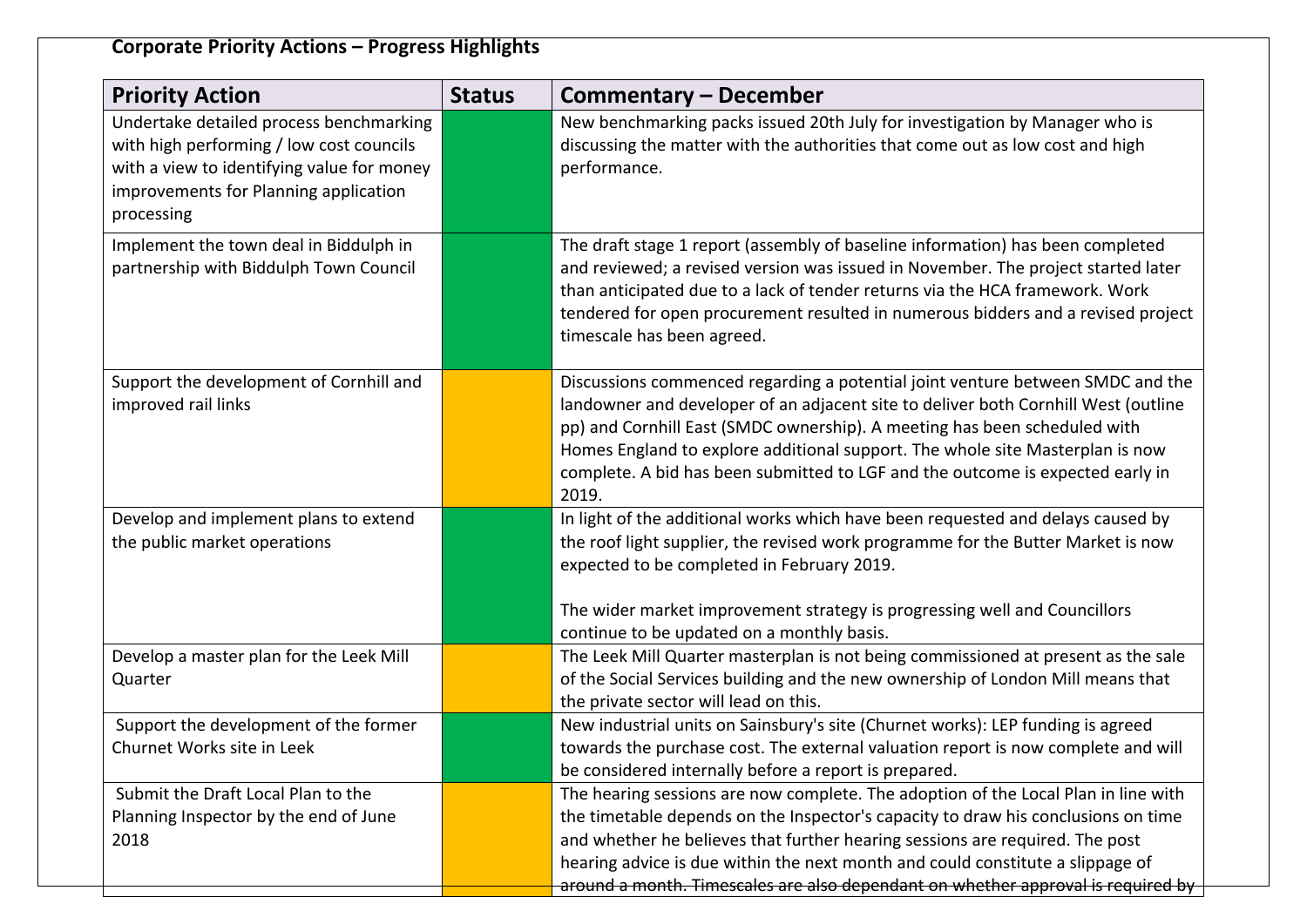| <b>Priority Action</b> | <b>Status</b> | Commentary – December                                              |
|------------------------|---------------|--------------------------------------------------------------------|
|                        |               | Council Assembly to consult on the main modifications to the plan. |

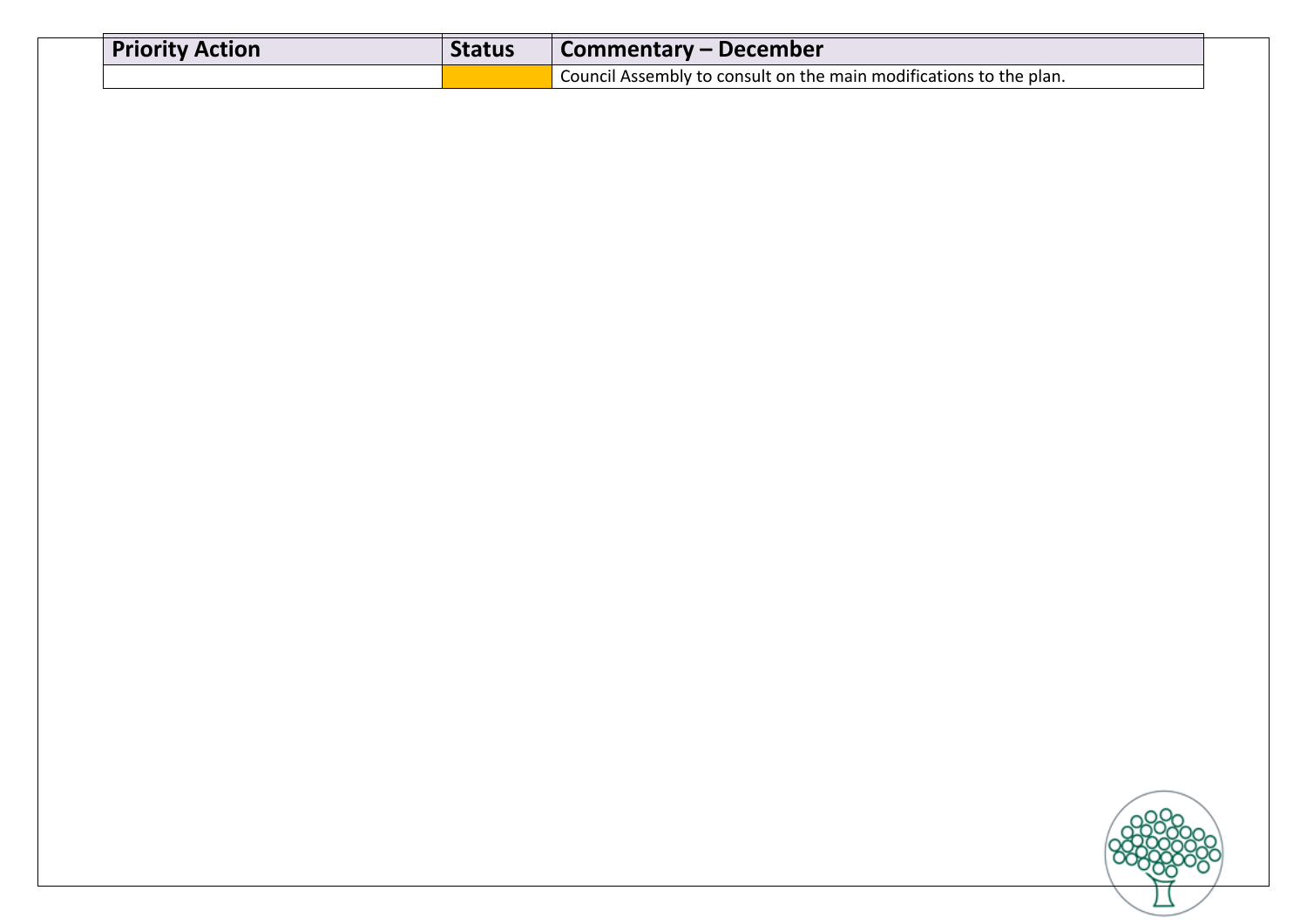### *Aim 4: Protect and Improve the Environment*



Performance is strong under aim four with the only off track areas being the estimated waste recycling and residual waste tonnages, which were adversely affected by the dry summer.

#### Celebrating Success:

- $\checkmark$  Missed bins
- $\checkmark$  Fly-tipping incidents
- $\checkmark$  ASB enforcements
- $\checkmark$  Paper consumption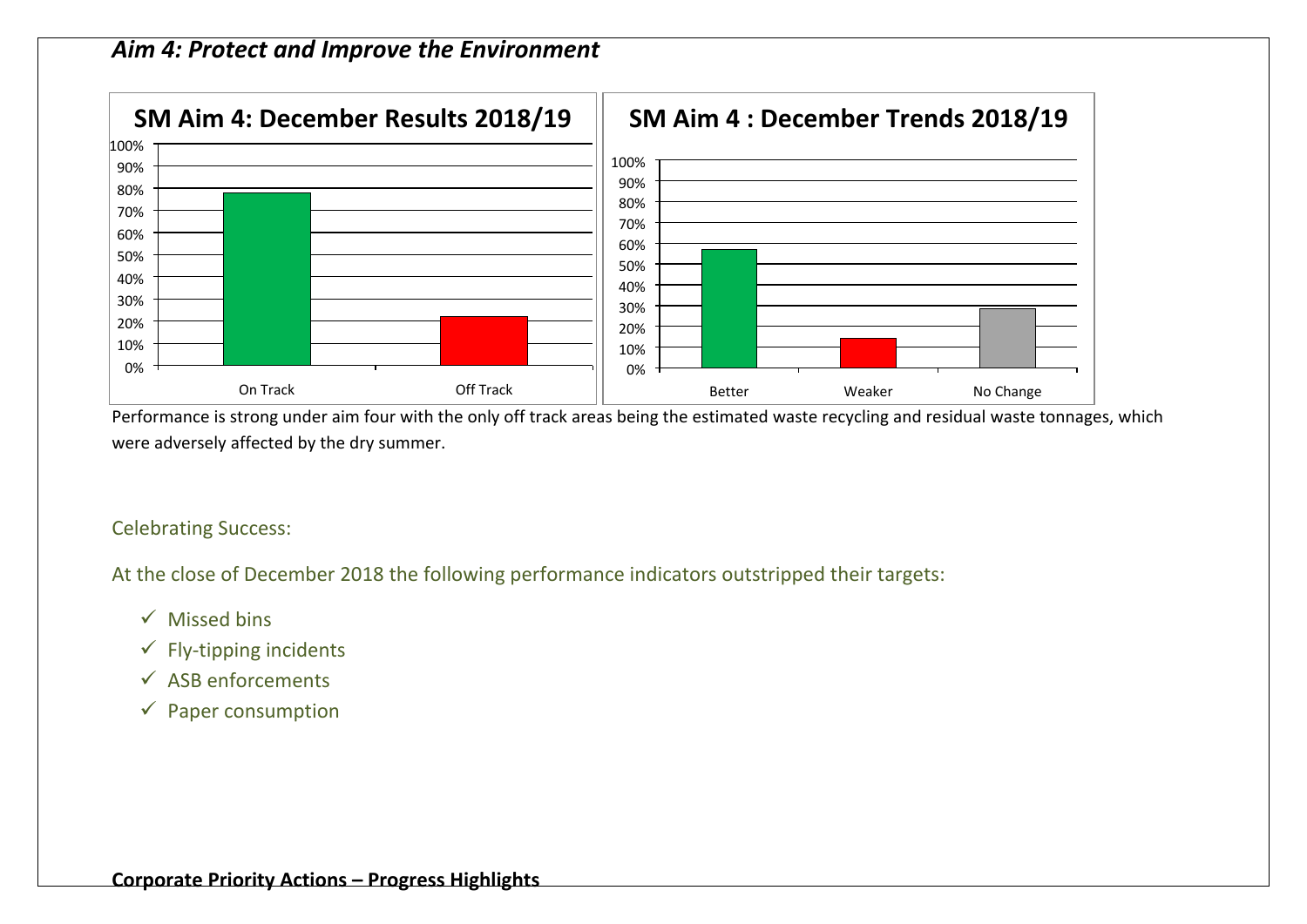| <b>Priority Action</b>                                                                                                                                                                 | <b>Status</b> | <b>Commentary – December</b>                                                                                                                                                                                                                                                                                                                                                                                                                                       |
|----------------------------------------------------------------------------------------------------------------------------------------------------------------------------------------|---------------|--------------------------------------------------------------------------------------------------------------------------------------------------------------------------------------------------------------------------------------------------------------------------------------------------------------------------------------------------------------------------------------------------------------------------------------------------------------------|
| Successfully deliver Phases 2 and 3 of the<br>transfer of services to Alliance<br>Environmental Services Ltd, our new joint                                                            |               | Awaiting confirmation of phase 3 go live date in order for the consultation process<br>to commence.                                                                                                                                                                                                                                                                                                                                                                |
| venture company, to deliver waste,<br>streets and ground maintenance services<br>on behalf of the Council in order to<br>achieve improved performance and value<br>for money outcomes. |               | Collective business case is also awaiting financial evaluation to be fed into the mid-<br>term financial plan.                                                                                                                                                                                                                                                                                                                                                     |
| Establish a developer open space<br>contributions plan                                                                                                                                 |               | An Open Space Audit and Playing Pitch Strategy has been completed and forms part<br>of a wider Developer Contributions SPD (Supplementary Planning Document). The<br>intention is to contract this work out to a consultant and the draft specification is<br>now being developed. The tender will be advertised in January 2019 with a view to<br>an appointment being made in February. Following consultation, the SPD should be<br>adopted by the end of 2019. |
| Make Improvements to the Tean Road<br>Recreation ground in Cheadle                                                                                                                     |               | Design stages with the preferred skate park contractor have commenced. A<br>consultation event with local young people took place in November with the<br>contractor present. Quotations for the tennis court, mega fencing and toddlers play<br>provision have been received and have been authorised by CTC. A programme for<br>installations has been agreed.                                                                                                   |
| Identify and implement an approach to<br>reduce the cost of country parks                                                                                                              |               | There remains a significant volume of work to be completed in relation to the<br>estate/property matters and related legal documentation. Progress has been slow<br>with SOTCC in recent months; we require their support to transfer the freehold and<br>related tenancies and cannot fully complete the project without this aspect being<br>completed.                                                                                                          |
| Develop a plan to improve Brough Park<br>with Heritage Lottery Fund support                                                                                                            |               | The construction of the skate park is on schedule and anticipated completion is the<br>end of December (weather dependent).ROSPA inspection was scheduled for 7 <sup>th</sup><br>December. Planning permission will be required for the floodlighting and the<br>contractors are handling the application.                                                                                                                                                         |
| Reduce the Council's energy consumption<br>and associated costs (through the Asset<br>Management Plan)                                                                                 |               | Corporate and other relevant policies have been fed through to CIPFA for the Asset<br>Management Plan. Team members have met with CIPFA regarding the compliance<br>audit and we await the report.                                                                                                                                                                                                                                                                 |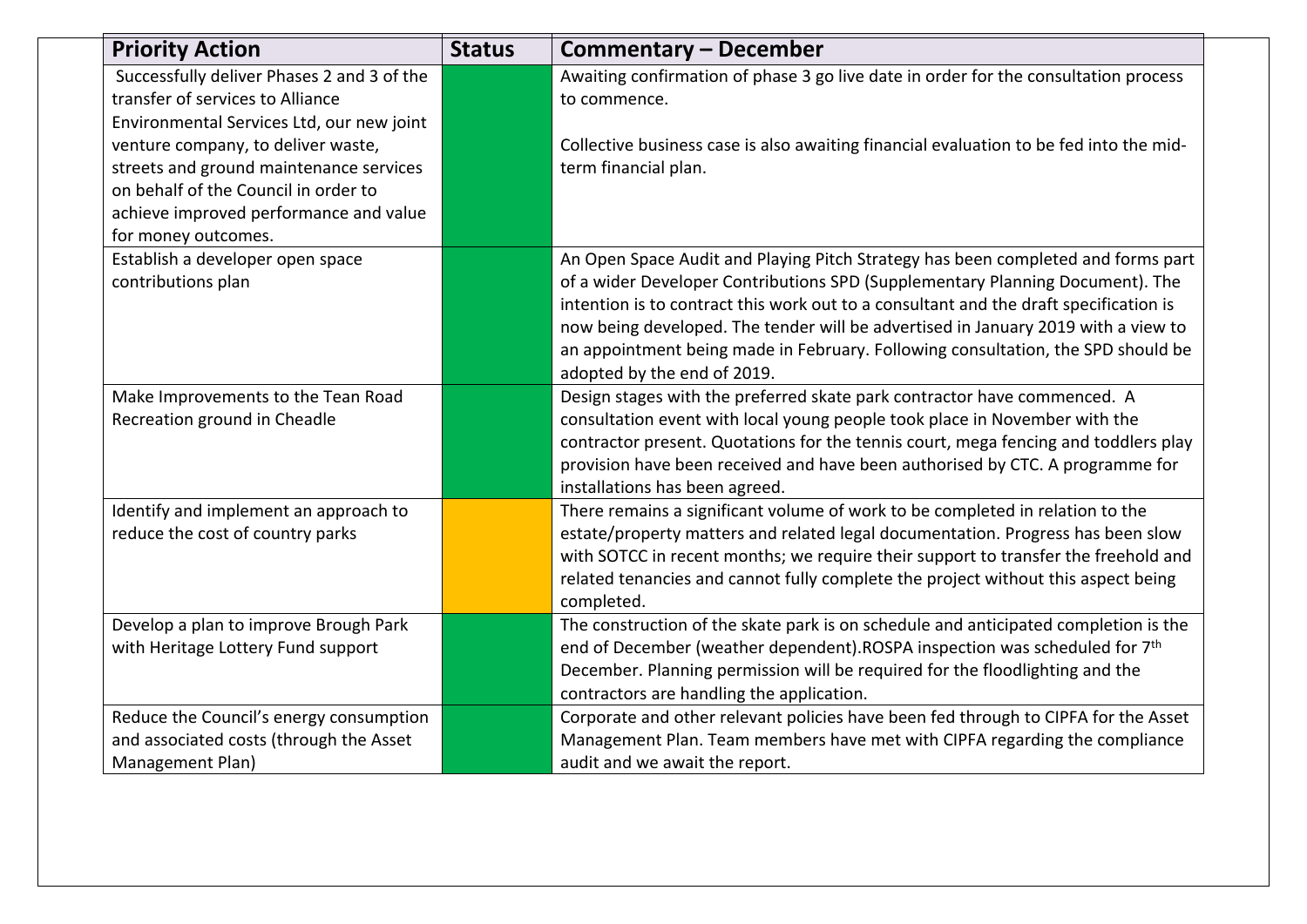### **Customer Feedback**

Q3 2017-18 Q3 2018-19

### **Complaints**

The Council received a total of 70 stage one complaints across 14 service areas during the period Apr to December 2018. This is a decrease compared to the same period last year when we received 150 complaints. Waste received the greatest proportion with 27 complaints (38%) Details are shown in the graph below:

### **Stage 2 & 3 Complaints**

5 complaints were dealt with at stage 2 and 0 at stage 3 in Q3:

| <b>Service</b><br><b>Complaint</b> |                                |                                              | Outcome                          |  |  |
|------------------------------------|--------------------------------|----------------------------------------------|----------------------------------|--|--|
|                                    | <b>Stage 2</b>                 |                                              |                                  |  |  |
|                                    | Recovery 0233                  | <b>Issues with Council Tax</b><br>payments   | All processes followed correctly |  |  |
|                                    | Dem/Comm.<br>Services 0254     | Information rights concern                   | All processes followed correctly |  |  |
|                                    | Arboriculture<br>0261          | Request for documentation<br>regarding a TPO | All processes followed correctly |  |  |
|                                    | <b>Waste/Recycling</b><br>0291 | Unfairly made to pay for new<br>waste bins   | All processes followed correctly |  |  |
|                                    | Planning<br>0301               | Disagreement with planning<br>decision       | All processes followed correctly |  |  |

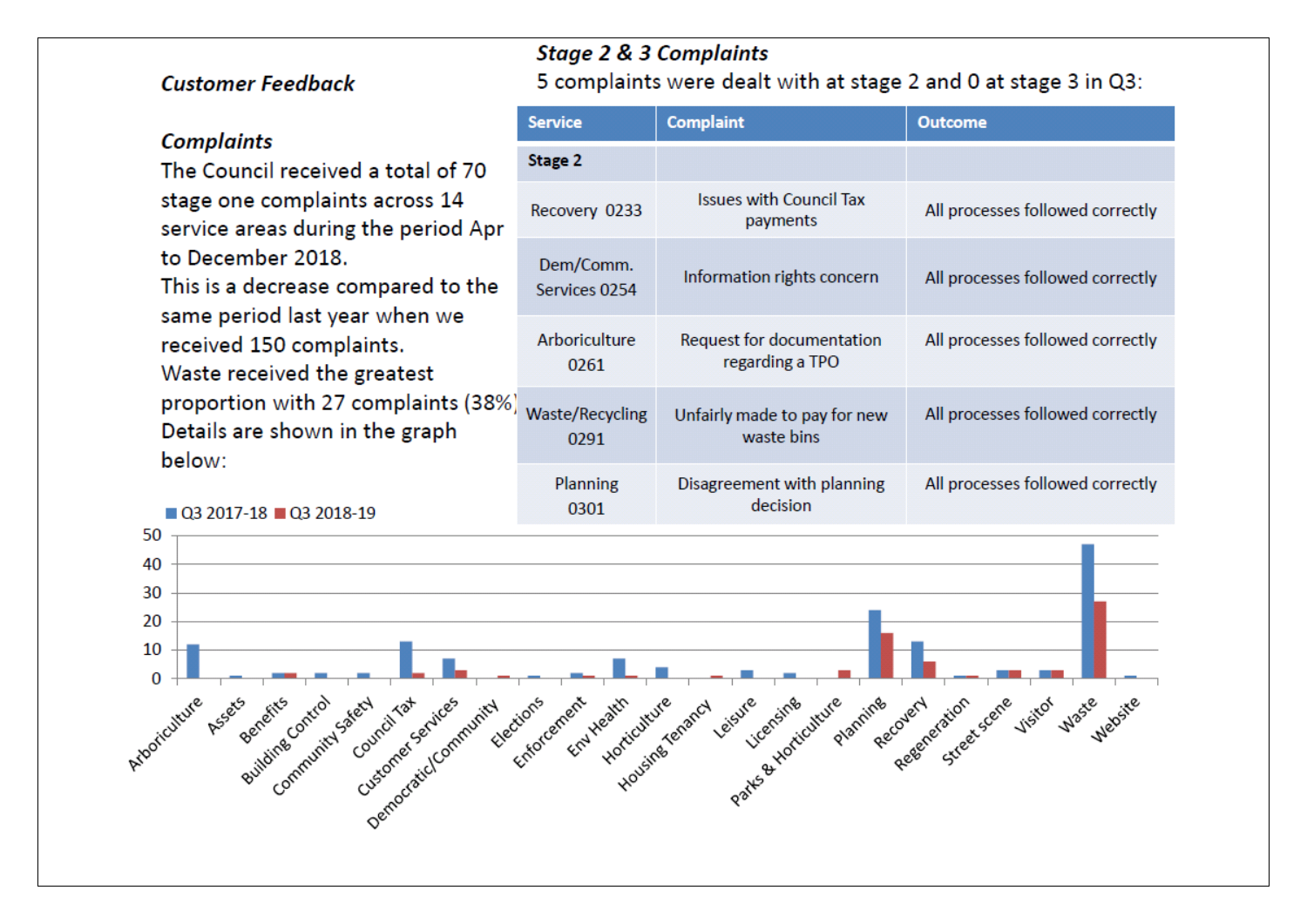### **Performance**

The table below shows the current performance together with the performance for the same period last year. Repeat complaints have met target at 1%, an improvement from 5% last year. 98% of complaints were responded to within 10 days, no change from last year.



Ombudsman Decisions. The Council received no Local Government Ombudsman decisions in Quarter 3. **Compliments and Comments The Council has also captured 124 comments and 56 compliments** through its feedback system during the period Apr to December 2018:

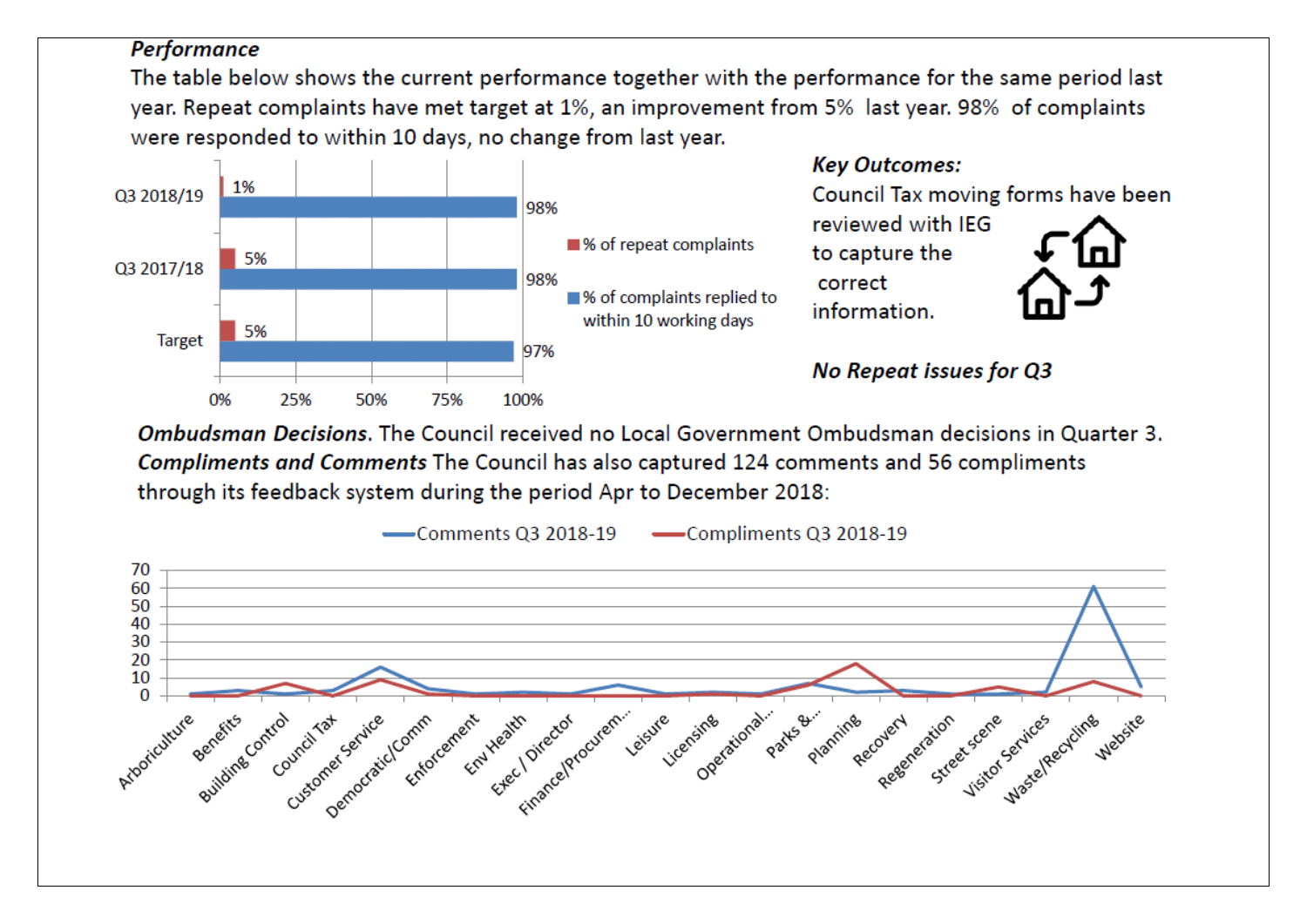# Areas for Improvement: December 2018

| <b>Measure of Success (PI)</b>                                                          | Aim / Objective                                                                          | <b>Service Lead</b>                        | <b>Target</b><br>2018/19 | <b>Result</b><br><b>Dec 2018</b> | <b>Service Manager Commentary (reasons for</b><br>performance / SMART actions to improve)                                                                                                                                                                                                                                                                                                                                                                                                                                                                                                                                                                                                                                                |
|-----------------------------------------------------------------------------------------|------------------------------------------------------------------------------------------|--------------------------------------------|--------------------------|----------------------------------|------------------------------------------------------------------------------------------------------------------------------------------------------------------------------------------------------------------------------------------------------------------------------------------------------------------------------------------------------------------------------------------------------------------------------------------------------------------------------------------------------------------------------------------------------------------------------------------------------------------------------------------------------------------------------------------------------------------------------------------|
| <b>Housing Benefits</b><br>Processing: Time taken to<br>process new claims              | Aim 1: Increased supply of<br>good quality affordable<br>homes                           | <b>Head of Customer</b><br><b>Services</b> | 18 days                  | $22.9$ days                      | There is a slight improvement this month but the<br>number of Housing Benefit New Claims is<br>reducing due to the introduction of Universal                                                                                                                                                                                                                                                                                                                                                                                                                                                                                                                                                                                             |
| <b>Housing Benefits Processing:</b><br>Time taken to process<br>changes of circumstance |                                                                                          |                                            | 7 days                   | $10.7$ days                      | Credit, this makes it difficult to make significant<br>differences to the average time to process the<br>claims.<br>There is a slight improvement this month and we<br>anticipate some very quick changes to be<br>processed in the next few weeks which should                                                                                                                                                                                                                                                                                                                                                                                                                                                                          |
|                                                                                         |                                                                                          |                                            |                          |                                  | reduce the average figure further.                                                                                                                                                                                                                                                                                                                                                                                                                                                                                                                                                                                                                                                                                                       |
| Number of households in<br>temporary accommodation                                      |                                                                                          |                                            | 10                       | 11                               | The temperature/time of year have increased the<br>pressure on temporary and/or emergency<br>accommodation                                                                                                                                                                                                                                                                                                                                                                                                                                                                                                                                                                                                                               |
| % of invoices paid in line<br>with terms of contract                                    | Aim 2: Effective use of<br>financial and other<br>resources to ensure value<br>for money | Finance and<br>Procurement<br>Manager      | 96%                      | 91%                              | Payments over 30 days equated to 12% of the<br>total payments made in December of which 63%<br>of payments to suppliers were actually made in<br>less than 10 days. 34% of the late payments were<br>due to delays for goods receipting (GRNs) in a<br>number of service areas, Services will be<br>reminded about the necessity for prompt GRNs to<br>initiate the payment and if in dispute to clearly<br>communicate this to the creditors' team. The<br>remainder were due to non compliant invoices<br>without Purchase orders. Considering the team is<br>currently working on a reduced capacity, 9% (3<br>invoices) were due to a creditors team delay, we<br>are continuing the momentum to improve the PI<br>for the year end. |